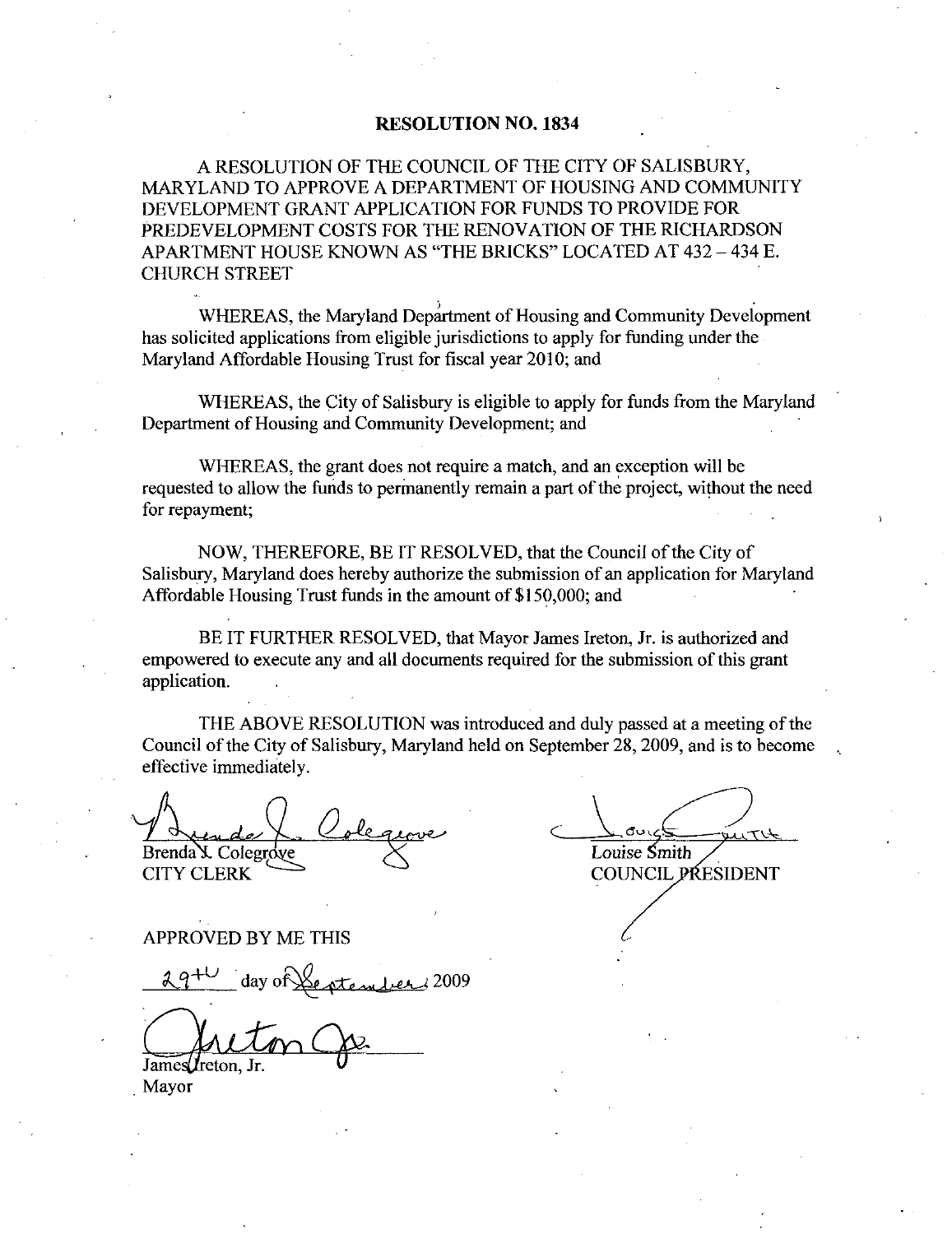### INTER

# $\frac{1}{\text{OFFICE}}$  MEMO

### OFFICE OF THE MAYOR

| To:      | John Pick                                                                       |
|----------|---------------------------------------------------------------------------------|
| From:    | Loré L. Chambers, MBA $L_{\text{KL}}$                                           |
| Subject: | Resolution to Apply for a Grant for 432-434 East Isabella Street – "The Bricks" |
| Date:    | September 25, 2008                                                              |
|          |                                                                                 |

Homes for America, the "Turnkey" contractor for the City of Salisbury is applying for a predevelopment grant on behalf of the City for the revitalization of the Richardson Apartment House, known as "The Bricks". The grant does not require matching funds. However, because the funds will be used for the City for the revitalization of the Richardson Apartment<br>House, known as "The Bricks". The grant does not require matching funds. However, because<br>the funds will be used for pre-development co make the funds a permanent part of the project, so as not to require repayment. The grant application is due to DHCD October 1, 2009.

Attached is the resolution necessary to support the application process. Please forward this information to the City Council for inclusion on their agenda for the September 28, 2009, City Council meeting

Attachments

cc: James Ireton, Jr.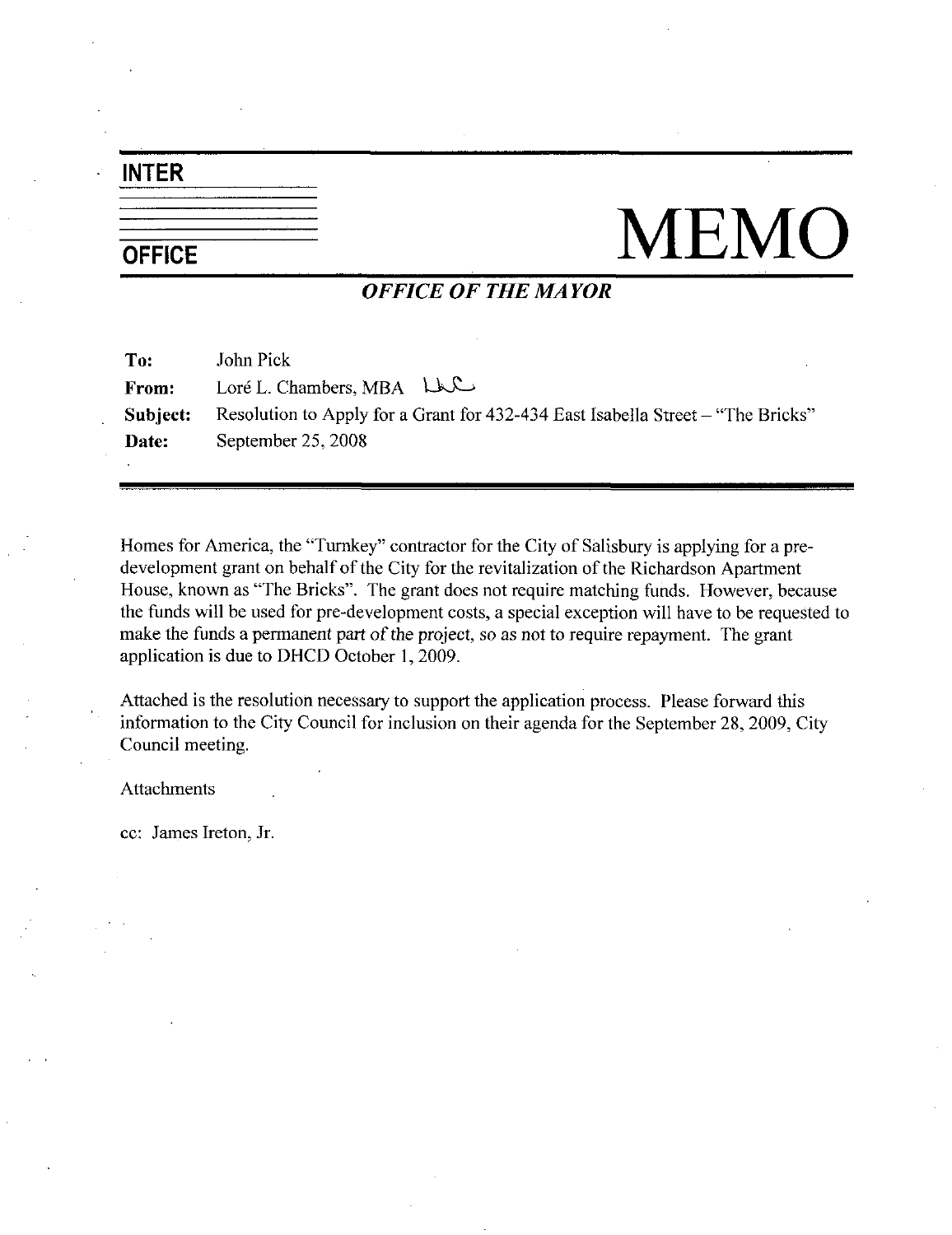### City of Salisbury **Procurement and** Parking Divisions

## Memo

1

To: John Pick From: Karen Reddersen Date: September 28, 2009 Re: Turnkey Development and Long-Term Management Contract for "The Bricks"

The City of Salisbury Internal Services Department, Procurement Division, received a request from the Executive Office to solicit bids for a turnkey development and long-term management of the property known as "The Bricks", located at 432-434 Isabella Street. This property was donated and accepted by the City with the intent to redevelop the property into eight to ten apartments as affordable housing. This professional services contract was bid as a turnkey proposal to include the responsibility for obtaining all funding for the project construction renovation requirements, and long-term management based on affordable housing guidelines. This turnkey project would not use any City of Salisbury general obligation funds, and would be contingent upon successful firm obtaining 100% of the required funding through grants and/or forgivable loans. estimated renovation construction amount for the project as \$1,000,000. The proposal required the state was model and in the proposal to include the responsibility for obtaining all funding for the production renovation re

In order to equally evaluate proposals received by potential firms, the City identified the required the submission of a development proposal for securing 100% of all redevelopment costs, methodology for development of the project per desired outcome of 8-10 units. estimated renovation construction amount for the project as \$1,000,000.00. The proposal estimated time schedule for project, management and marketing plan for completed project. leasing requirements, and experience/staffing of the proposer. References were required on like projects. Evaluation criteria consisted of the approach and methodology presented. expertise and qualifications of the proposer related to the scope, price, and performance on past projects

Under RFP 8-09, the Procurement Division requested bids for this project. The Procurement Division followed standard bid practices by advertising in the Daily Times, on the EMaryland Under RFP 8-09, the Procurement Division requested bids for this project. The Procurement Division followed standard bid practices by advertising in the Daily Times, on the EMarylar Marketplace website, on the City of Sali Marketplace website, on the City of Salisbury website and utilizing the City's vendor list. A total of seven (7) vendors were sent bid packages with two (2) vendors submitting bid documents by the due date and time, March  $4$ , 2009 at 2:30 p.m.

Proposals were received by Homes for America, Inc. and Green Street Housing, LLC. Upon review of the proposals, it was evident to the evaluation committee that the submission by Green Street Housing LLC did not adhere to the established renovation cost of Marketplace we<br>
total of seven (7<br>
documents by the Proposals were<br>
review of the proferent State Hd<br>
\$1,000,000.00, if firms to present<br>
clarification subr Proposals were received by Homes for America, Inc. and Green Street Housing, LLC. I<br>review of the proposals, it was evident to the evaluation committee that the submission b<br>Green Street Housing, LLC did not adhere to the firms to present and clarify their proposal. Additional references were requested and clarification submissions were allowed by both firms. Proposals were received by Homes for America, Inc. and Green Street Housing, LLC. Upor<br>review of the proposals, it was evident to the evaluation committee that the submission by<br>Green Street Housing, LLC did not adhere to

project cost in their clarification submission. Homes for America, Inc. outlined in detail